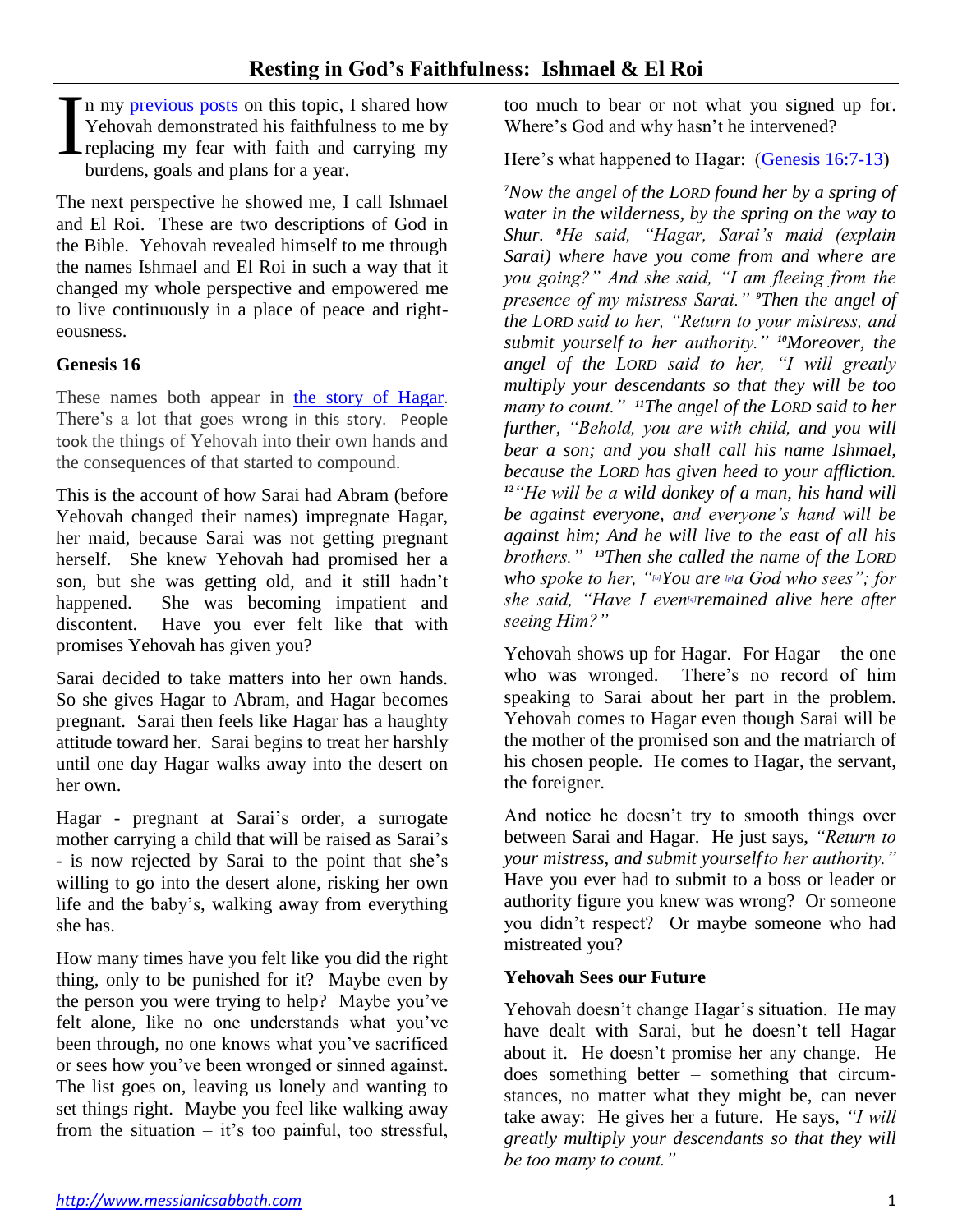He speaks to her Jeremiah 29:11:

*"For I know the plans I have for you," declares the Lord, "plans to prosper you and not to harm you, plans to give you hope and a future."*

This changes everything! I can withstand a bad boss or a hard situation, rejection, sacrifice or loss, when I know Yehovah has something good for me ahead, something no one can ever take away or diminish.

Where I work, many of the people I'm around often swear and use coarse language. I found myself pleading with God, "How long will I have to endure this? I know you put me in this job, but this? Really?"

Once, not long ago when I was lifting that again to him, he reminded me of Joseph. Remember Joseph - sold as a slave to the Ishmaelites (coincidentally) by his brothers and then to the Egyptians, then falsely accused and put in prison, where he stayed for 13 years. I'll bet he heard some coarse language over those 13 years. He was surrounded by a lot of rough characters who I'll bet had mouths to match. For 13 years what did Joseph do? He applied his skill even in prison. He became the second in charge, the warden's assistant. And, at just the perfect time, Yehovah called him up to meet with Pharoah and put him second in command of the entire country.

Yehovah heard my cry and gave me this picture of Joseph. He didn't answer my prayer by muting everyone's mouths when they swore, he met my greater need – giving me a hope of what can happen when we stay on the path that Yehovah has for us. He answered my prayer by reminding me that I have a hope and a future that lifts me beyond the here and now. Praise God!

Do you notice it's easier to forgive others when you're focused on Yehovah's plans? I find that things people do, or don't do, don't seem to faze me or irritate me nearly as much when I know it's not them holding the key to my future. They're going to do what they do and that's between them and God. I have a hope and a promise. Yehovah is bigger than anything other people might throw at me. Yehovah sees my future.

In our story he just lifted Hagar to this place of understanding.

## **Ishmael**

Look back at Genesis 16:11:

"*The angel of the LORD said to her further, "Behold, you are with child, and you will bear a son; and you shall call his name [\[k\]](https://www.biblegateway.com/passage/?search=gen%2016&version=NASB;NIV#fen-NASB-393k) Ishmael, because the LORD [\[l\]](https://www.biblegateway.com/passage/?search=gen%2016&version=NASB;NIV#fen-NASB-393l)has given heed to your affliction."*

In Hebrew culture people were named specific names for a reason. Their names often had to do with a certain event - either past, present or future. Remember when the angel told Joseph that Mary would have a son and he should name him Yeshua, because he will save people from their sin? The word Yeshua means "salvation". He would save people from their sin, so he was named salvation. This is how Hebrew names are throughout the Bible.

Yehovah names Hagar's baby as a memorial to her experience in the dessert. Every time Hagar says his name or thinks of him, she'll remember this situation, when Yehovah paid attention to her affliction and gave her a promise.

This is one of those verses where the footnotes matter. The footnotes for vs. 11 are k and l:

k. Genesis 16:11 i.e. God hears

l. Genesis 16:11 Literally has heard

These tell us that Ishmael means God hears in Hebrew. The word Ishmael is made up of two words: the word "El" meaning God, and the word "shema" meaning to hear. The angel instructed Hagar to name her son "the hearing God," because Yehovah was reassuring her that he heard her cries. Some translations say he "paid attention" to her difficulties.

Here's where it all started for me. My husband is a photographer. One day he was photographing military jets practicing take-offs and landings on a nearby airstrip. At one point a jet flew right over him and his ears popped. From that point his hearing started to decline.

One day, as I was praying about his hearing, frustrated that he couldn't hear me, I distinctly heard in my spirit, "I hear you."

Wow! Yehovah hears me! If no one else in the world hears me, the creator of the universe hears me, Ishmael – God hears. That's more than enough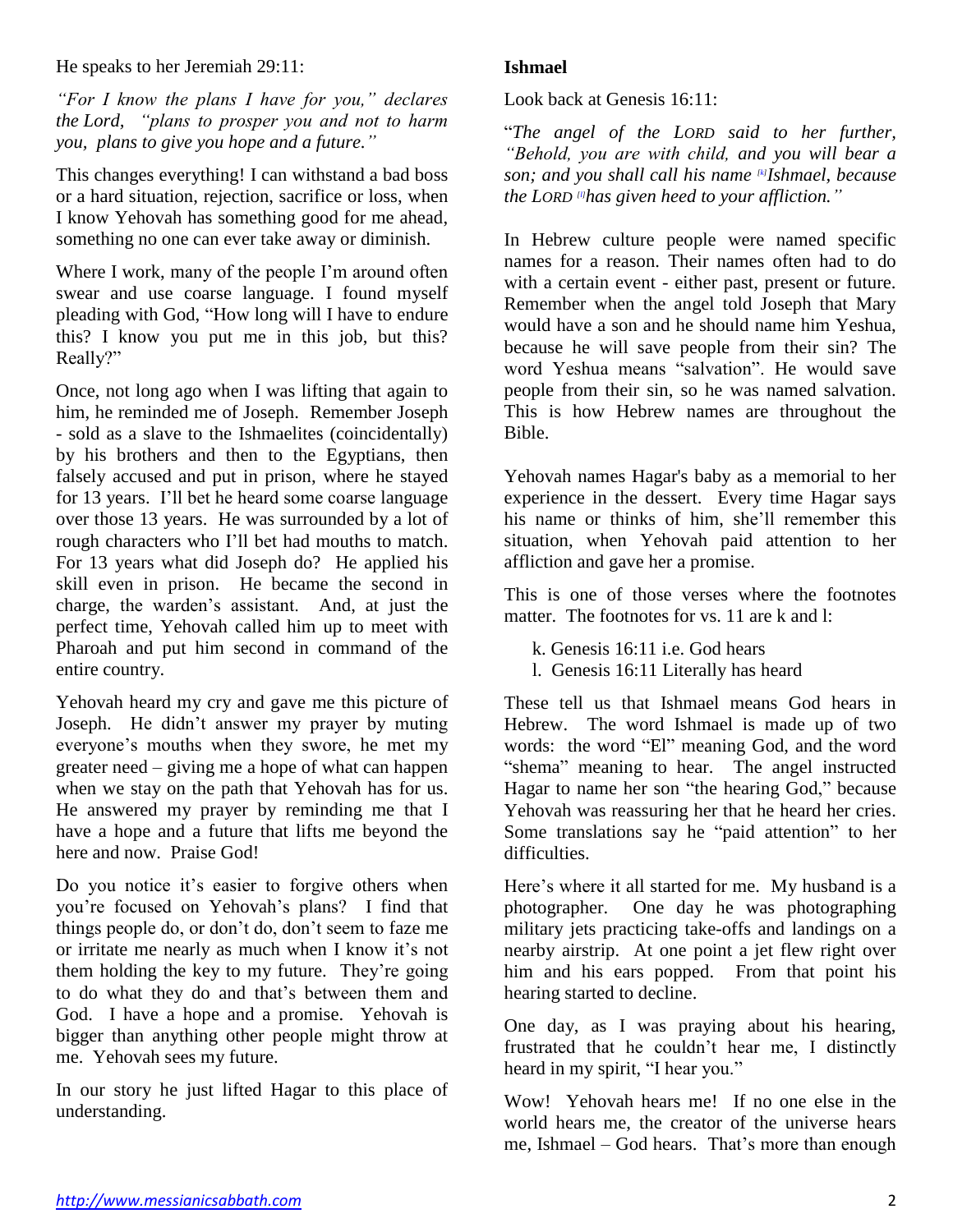to satisfy me. While my husband eventually got hearing aids, Yehovah immediately met my deeper need to be heard. Yehovah, my loving Father.

As I let that sink in, I realized how life-changing it is when we live in the reality of Ishmael – God hearing - every day. Those things I've never said out loud – he hears me. Those dreams I've never told anyone about – he hears me. Those times when I'm completely misunderstood or feel that no one understands – he hears me. He gets me, he's with me, he completely understands me. I'm never left alone in a situation, he's always in my experience, with me every moment.

That was so simple, but so profound for me. It reminded me of this verse about Ishmael. When I looked up this passage, not only did I find that Ishmael means God hears, but I saw something else.

## **El Roi**

Look back at Genesis 16:13:

*"Then she called the name of Yehovah who spoke to her, ' [\[o\]](https://www.biblegateway.com/passage/?search=gen%2016&version=NASB;NIV#fen-NASB-395o)You are [\[p\]](https://www.biblegateway.com/passage/?search=gen%2016&version=NASB;NIV#fen-NASB-395p)a God who sees'; for she said, 'Have I even [\[q\]](https://www.biblegateway.com/passage/?search=gen%2016&version=NASB;NIV#fen-NASB-395q)remained alive here after seeing Him?'"*

This verse has three footnotes in it that give us the language as it was written in the original Hebrew. The second footnote includes the Hebrew name for the God who sees: El Roi.

o. Genesis 16:13 Or You, God, see me

p. Genesis 16:13 Heb Elroi

q. Genesis 16:13 Lit seen here after the one who saw me

Not only does Yehovah see my future and hear me, but he sees me in my personal struggles. Those good things I do that no one else sees – he sees them. Those things I see that disturb me  $-$  he sees them with me. Those times when things are hard and I'm persevering – he sees me, he's with me.

God told Samuel in 1 Samuel 16:7:

*"For God sees not as man sees, for man looks at the outward appearance, but Yehovah looks at the heart."*

El Roi sees our heart when no one else can.

This isn't a difficult or new concept, but it's bigger than we think. Just like in this story of Hagar, Yehovah always saw her, he always heard her. Her

problem with Sarai had not gone away. The only thing that changed for her was that now she now *understood* that God heard her and God saw her. She could now live in the awareness of that fact. That changed everything for her.

And that's how it was for me. When I really absorbed Ishmael and El Roi into every situation, it changed my whole perspective. It altered how I saw things, how I reacted to things, because I knew that he was with me in my experience and my emotions. My ups, downs, confusion, joy, excitement, disappointment – every emotion, he sees each one and understands me.

## **Yehovah Sees and Hears Others**

Not only does Yehovah see me, he sees other people as well. He not only hears me, but he hears everyone else I'm interacting with.

When someone insults me or belittles me – Ishmael – he heard them. When someone mocks me or laughs at me – Ishmael hears them. When someone takes advantage of me  $-$  El Roi  $-$  he sees them. When someone sins against me – El Roi sees them.

What does that mean; how does that change things?

When I know that he just heard that conversation, or he just saw what happened, I don't have to come unglued and set the other person straight. I don't have to teach them a lesson. I don't have to react in any punitive or defensive way at all. I don't even have to hold it against them. He saw them, he heard them. He will set things straight. He will teach them. He will be the one to respond on my behalf. Yehovah's got this. Ishmael and El Roi can handle it.

That is so freeing! When I keep Ismael and El Roi at the forefront throughout my day, it completely changes how I interact with other people.

Not long ago I was at the post office and there was a long, slow line. I was probably ninth in this line the stretched out the door. I wasn't even trying to mail anything, I just had a question I needed to ask about my package.

After probably 15 minutes, I got up to second in line. In front of me was a lady holding a sleeping baby, and pushing along a large box that she was trying to mail. When it was her turn, I offered to put the box on the counter for her. Then I went back to my place at the front of the line – I was next.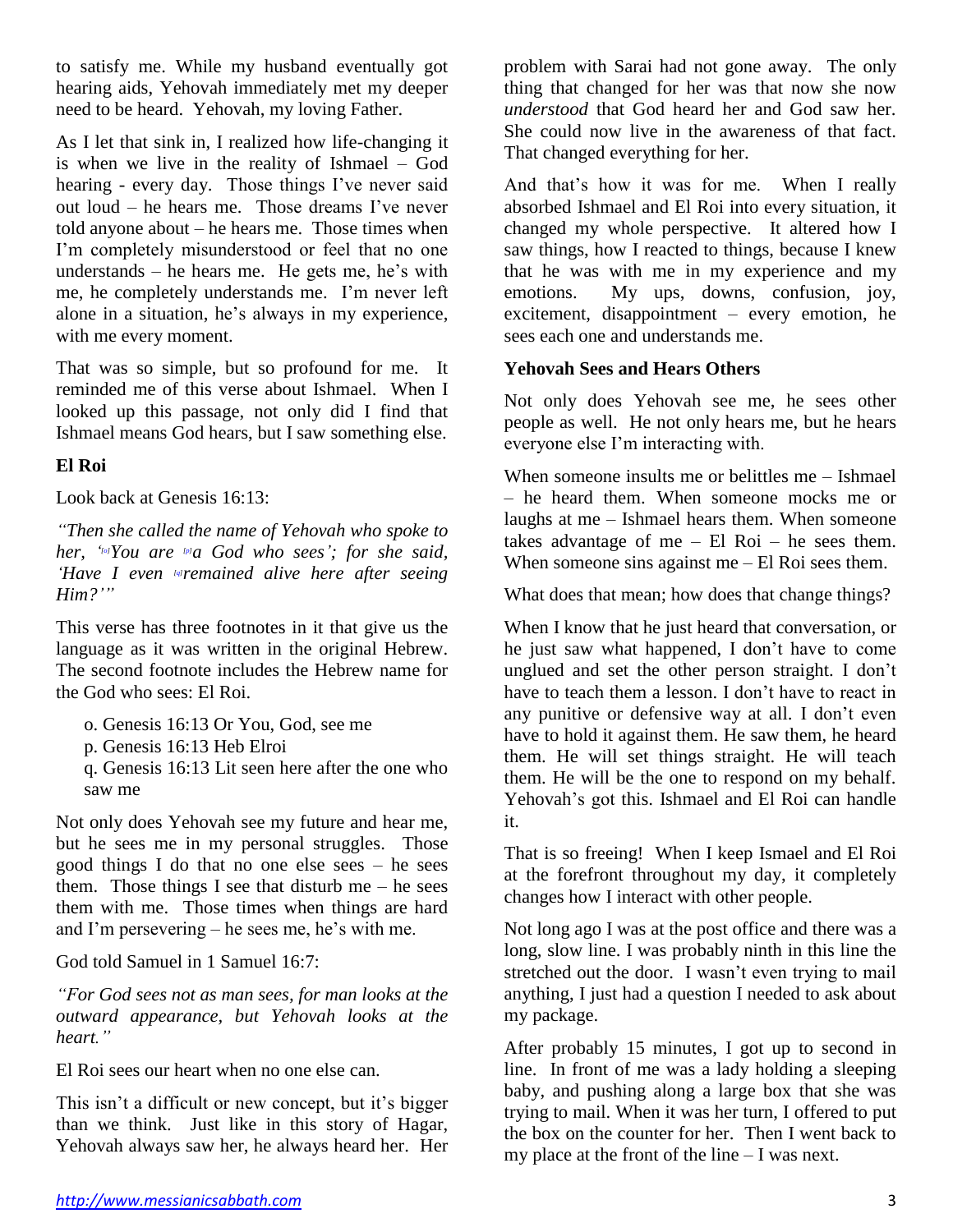But while I was taking the box up to the counter, the lady behind me had come to the front of the line. She now stood right on that marking on the floor that means "I'm next" as though she hadn't seen anything that had just happened or noticed that I was in front of her for the last 15 minutes. Sure enough, as soon as a one of the agents was available, she went right up to the counter.

In times past, I would've said something. I would've been nice or made a joke, but I would've tried to correct her. But now – El Roi. I can afford to wait a little longer, because I know that Yehovah just saw what happened. Just knowing that he saw that made all the difference for me. I didn't need to react or try to set things straight. I could let it go. I could relax, knowing that he saw that and is probably shaking his head right along with me.

El Roi keeps me in a place of peace. I can rest in Yehovah, knowing that not only is he seeing my complete experience, but that whatever needs to take place with the other person, he will manage much more competently and effectively than I ever could. He will deal with them in his perfect way, in his perfect timing. I don't have to worry that "it's not fair" or that "they're getting away with something." He is the God of justice; he will deal with them fairly.

I think David understood this principle. Look at Psalm 25:16-21:

*"Turn to me and be gracious to me, For I am lonely and afflicted.<sup>17</sup> The troubles of my heart are enlarged; Bring me out of my distresses.<sup>18</sup> Look upon my affliction and my trouble, And forgive all my sins.<sup>19</sup> Look upon my enemies, for they are many, And they hate me with violent hatred.<sup>20</sup> Guard my soul and deliver me; Do not let me be ashamed, for I take refuge in You.<sup>21</sup> Let integrity and uprightness preserve me, For I wait for You."*

David prays, "Look up on me, and look upon my enemies." He knows El Roi. He understands this concept. Because he then says, "let integrity and uprightness preserve me, for I wait for you." He decides he's going to do the right thing while he waits for Yehovah to respond to his enemies.

That brings us to another principle of this concept:

## **When we refrain from reacting, Yehovah will respond on our behalf.**

Just as with David, El Roi sees us in our loneliness, troubles, distress, affliction; and He sees others who act hatefully toward us. When we take refuge in him and let him respond, we can continue to walk in integrity and uprightness. We don't need to take on the offense and start arguing with someone who's put us down, or gossiped about us, or berated us for something we didn't do. El Roi will ensure justice prevails for his faithful ones.

Romans 12:19

*"Never take your own revenge, beloved, but leave room for the wrath of God, for it is written, 'VENGEANCE IS MINE, I WILL REPAY,' says the Lord."*

Isaiah 13:11

*"Thus I will punish the world for its evil and the wicked for their iniquity; I will also put an end to the arrogance of the proud and abase the haughtiness of the ruthless."*

Thank goodness we don't have to do that on our own. El Roi sees peoples' hearts and will correct and bring things under his righteous justice.

Isaiah 64:4

*"For from days of old they have not heard or perceived by ear, nor has the eye seen a God besides You, who acts in behalf of the one who waits for Him."*

Hallelujah! We can let it go – Ishmael and El Roi has our back. Nothing will go unheard or unseen. We can trust that Yehovah's response will more than set things straight.

I'm not saying that we should never respond when something is wrong. There are situations where it's appropriate and necessary to confront someone, or to stand up for someone else, or defend yourself.

But knowing that God hears, God sees - that takes away my need to react. I can step back and gather my thoughts and do what's right. I can choose my words deliberately and respond at the appropriate time, because I know ultimately this is in God's hands. He saw it and he will respond to it when we lift it to him and wait on him. And he may or may not include us in his response to that person.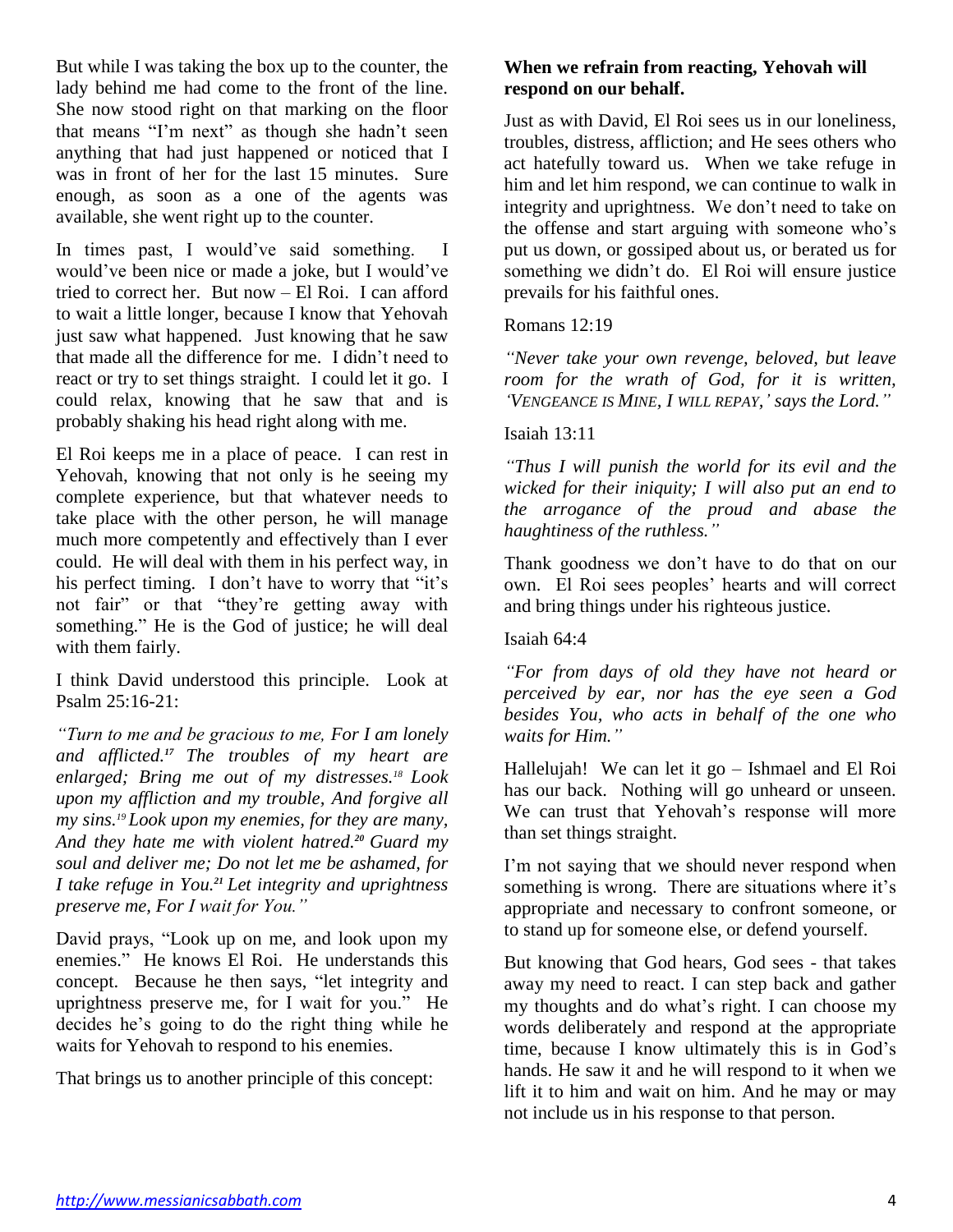### **Storing up Treasure**

Another aspect of this is the reward that comes when we choose to wait on Yehovah instead of reacting.

### 1 Peter 2:20

"*For what credit is there in bearing up under a beating you deserve for doing something wrong? But if you bear up under punishment, even though you have done what is right, God looks on it with favor."*

Yehovah takes note of the times when you've done the right thing and are belittled or mistreated in return. He will approve of you. This word "favor" means to lean toward, as in coming near to you, to be inclined toward you. Yehovah comes closer to us when we do what's right even in the face of injustice. Isn't that amazing? El Roi sees them and he sees us; he sees our reaction or our forbearance.

This also affects our heavenly rewards.

### [Matthew](https://www.biblegateway.com/passage/?search=matt.+6%3A1-20&version=NASB) 6:1-20

*" 1 Beware of practicing your righteousness before men to be noticed by them; otherwise you have no reward with your Father who is in heaven."*

Here we see that trying to get attention for our good deeds actually diminishes our eternal heavenly reward.

*" <sup>2</sup>So when you give to the poor, do not sound a trumpet before you, as the hypocrites do in the synagogues and in the streets, so that they may be honored by men. Truly I say to you, they have their reward in full. <sup>3</sup> But when you give to the poor, do not let your left hand know what your right hand is doing, <sup>4</sup> so that your giving will be in secret; and your Father who sees what is done in secret will reward you."*

Here's the contrast – when we do what's right when no one else sees it, El Roi sees it and he rewards us. Wouldn't you rather have Yehovah's rewards than man's?

*" <sup>5</sup>When you pray, you are not to be like the hypocrites; for they love to stand and pray in the synagogues and on the street corners so that they may be seen by men. Truly I say to you, they have their reward in full. <sup>6</sup> But you, when you pray, go into your inner room, close your door and pray to* 

*your Father who is in secret, and your Father who sees what is done in secret will reward you."*

Here it is again – we have a choice. We can either bring attention to our good deed or how we've been wronged or how much we've sacrificed or given, or we can acknowledge that El Roi has seen us and trust him for the reward.

*" <sup>7</sup>And when you are praying, do not use meaningless repetition as the Gentiles do, for they suppose that they will be heard for their many words. <sup>8</sup> So do not be like them; for your Father knows what you need before you ask Him."*

Again, this is about seeking others' approval. But Yehovah is the one who rewards us. We can simply do the right thing and Ishmael will hear the full extent of what's in our heart.

#### Skip to vs. 16

*" <sup>16</sup>Whenever you fast, do not put on a gloomy face as the hypocrites do, for they neglect their appearance so that they will be noticed by men when they are fasting. Truly I say to you, they have their reward in full.<sup>17</sup> But you, when you fast, anoint your head and wash your face <sup>18</sup> so that your fasting will not be noticed by men, but by your Father who is in secret; and your Father who sees what is done in secret will reward you."*

This is the same principle. When you're doing what Yehovah has asked you to do, let Ishmael and El Roi be your only audience. Trust that his rewards are better than anything man can ever give you.

One day on my job, I had done a favor for one of the people there. When I got done he said, "You're awesome! I'm going to tell everybody." I replied, "You don't need to do that." To which he said, "why not?" I answered, "I just don't need it."

That didn't go over too well, but what I meant was, "El Roi – Yehovah saw what I did, and that's all I need. I'll save up my rewards in heaven instead of taking man's."

That person doesn't owe me; I don't care if anyone else knows what I did for him. I'm glad he was happy about it, but mainly because I know it pleased Yehovah. El Roi thinks I'm awesome – that's all I need to know.